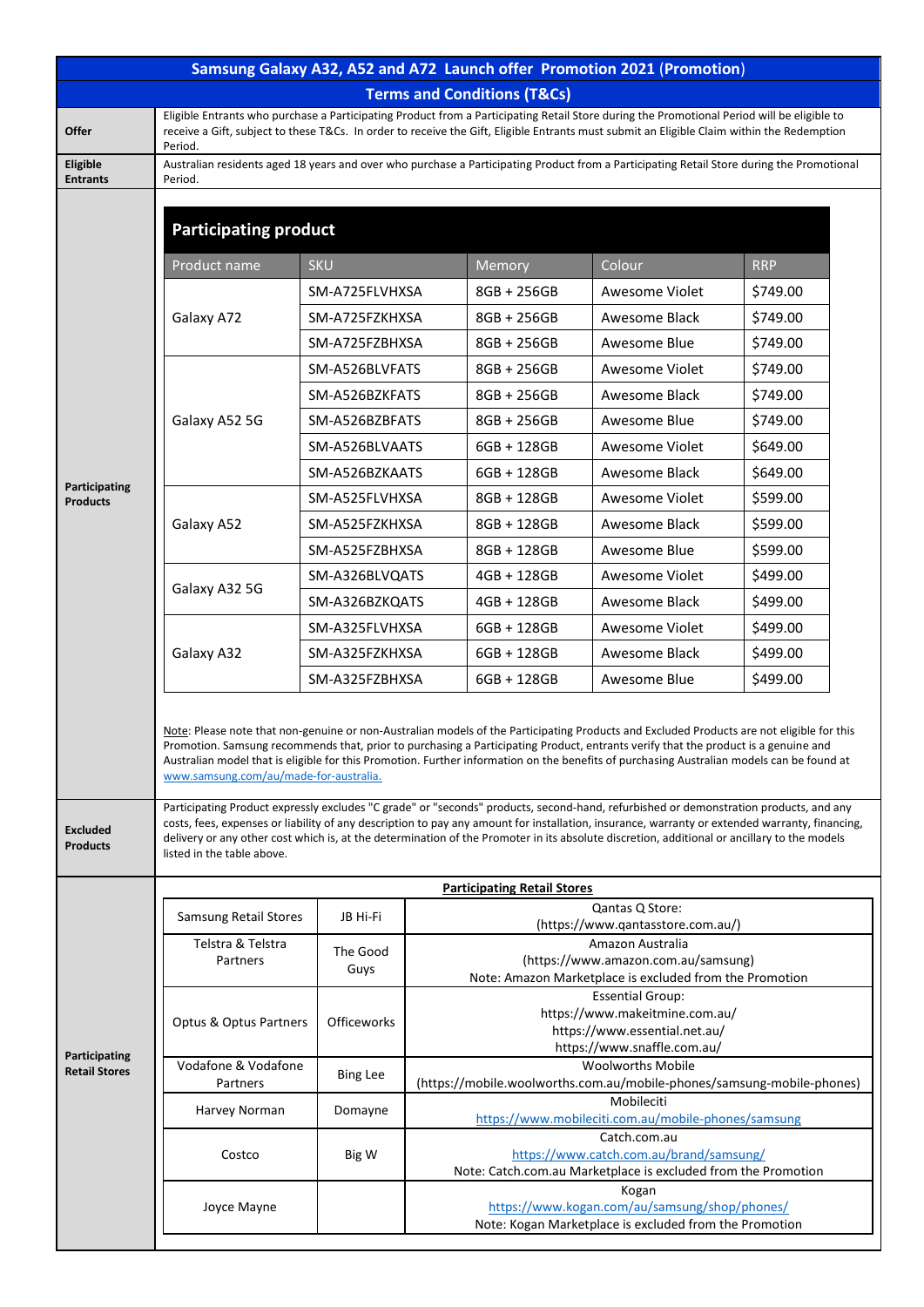|                              | "Samsung Retail Stores" means a Samsung-branded physical store or studio in Australia, a list of which is available at the URL<br>a)                                                                                                                                                         |                                                                                                                                                                                                                    |                                                                                                                                              |                    |  |  |  |  |  |
|------------------------------|----------------------------------------------------------------------------------------------------------------------------------------------------------------------------------------------------------------------------------------------------------------------------------------------|--------------------------------------------------------------------------------------------------------------------------------------------------------------------------------------------------------------------|----------------------------------------------------------------------------------------------------------------------------------------------|--------------------|--|--|--|--|--|
|                              | www.samsung.com/au/samsungstore<br>For the avoidance of doubt "Samsung Retail stores" does not include the "Samsung Online Store", Samsung's official e-store<br>b)                                                                                                                          |                                                                                                                                                                                                                    |                                                                                                                                              |                    |  |  |  |  |  |
|                              | accessible via the URL https://shop.samsung.com/au/.                                                                                                                                                                                                                                         |                                                                                                                                                                                                                    |                                                                                                                                              |                    |  |  |  |  |  |
|                              | The following list of Samsung's Enhanced Partnership Portals are also excluded from this promotion: Samsung Staff Portal,<br>c)                                                                                                                                                              |                                                                                                                                                                                                                    |                                                                                                                                              |                    |  |  |  |  |  |
|                              | Samsung's Government Store (https://shop.samsung.com/au/multistore/auepp/government au/login/multistore) Samsung<br>Business Store https://shop.samsung.com/au/business/login/business and Samsung Education Store                                                                           |                                                                                                                                                                                                                    |                                                                                                                                              |                    |  |  |  |  |  |
|                              | (https://shop.samsung.com/au/multistore/auepp/samsung_education_au/login/multistore).                                                                                                                                                                                                        |                                                                                                                                                                                                                    |                                                                                                                                              |                    |  |  |  |  |  |
|                              | d)<br>the purposes of the Promotion                                                                                                                                                                                                                                                          | For the avoidance of doubt, online bidding and auction websites (e.g. www.ebay.com.au) are not Participating Retail Stores for                                                                                     |                                                                                                                                              |                    |  |  |  |  |  |
|                              | e)                                                                                                                                                                                                                                                                                           | Samsung recommends that, prior to purchasing a Participating Product, entrants verify with the retailer that the retailer is a                                                                                     |                                                                                                                                              |                    |  |  |  |  |  |
|                              |                                                                                                                                                                                                                                                                                              | Participating Retail Store for the purposes of this Promotion                                                                                                                                                      |                                                                                                                                              |                    |  |  |  |  |  |
|                              | <b>Start Time and Date</b>                                                                                                                                                                                                                                                                   |                                                                                                                                                                                                                    | 01:00 AM AEST 9th April 2021                                                                                                                 |                    |  |  |  |  |  |
| <b>Promotional</b><br>Period | <b>End Time and Date</b>                                                                                                                                                                                                                                                                     |                                                                                                                                                                                                                    | 11:59 PM AEST 23rd April 2021                                                                                                                |                    |  |  |  |  |  |
|                              |                                                                                                                                                                                                                                                                                              |                                                                                                                                                                                                                    | Eligible Entrants who submit an Eligible Claim during the Redemption Period will be entitled to 1 x Gift as outlined below. Samsung reserves |                    |  |  |  |  |  |
|                              |                                                                                                                                                                                                                                                                                              | the right to substitute the Gift with an alternative product of equal or lesser value, subject to stock availability                                                                                               |                                                                                                                                              |                    |  |  |  |  |  |
| Gift                         |                                                                                                                                                                                                                                                                                              |                                                                                                                                                                                                                    |                                                                                                                                              |                    |  |  |  |  |  |
|                              | <b>Gift Name</b>                                                                                                                                                                                                                                                                             | <b>Model Number</b>                                                                                                                                                                                                | Colour                                                                                                                                       | <b>RRP of Buds</b> |  |  |  |  |  |
|                              | Galaxy Buds Live                                                                                                                                                                                                                                                                             | SM-R180NZWAASA                                                                                                                                                                                                     | Mystic White                                                                                                                                 | \$319              |  |  |  |  |  |
|                              | a)                                                                                                                                                                                                                                                                                           | To be eligible to claim a Gift, an Eligible Entrant must Purchase a Participating Product from a Participating Retail Store during the                                                                             |                                                                                                                                              |                    |  |  |  |  |  |
|                              | Promotional Period; and                                                                                                                                                                                                                                                                      |                                                                                                                                                                                                                    |                                                                                                                                              |                    |  |  |  |  |  |
|                              | Must provide the below information via the Promotion RMS redemption portal at https://www.samsung.com/au/offer/galaxy-a-series<br>b)                                                                                                                                                         |                                                                                                                                                                                                                    |                                                                                                                                              |                    |  |  |  |  |  |
|                              | during the Redemption Period:<br>Ι.                                                                                                                                                                                                                                                          | Proof of purchase of the Participating Product; and                                                                                                                                                                |                                                                                                                                              |                    |  |  |  |  |  |
|                              | ΙΙ.<br><b>IMEI for all Participating Products</b>                                                                                                                                                                                                                                            |                                                                                                                                                                                                                    |                                                                                                                                              |                    |  |  |  |  |  |
| <b>Eligible Claim</b>        |                                                                                                                                                                                                                                                                                              | ("Eligible Claim"). Instructions on how to find IMEI/Serial number can be found at https://www.samsung.com/au/offer/galaxy-a-                                                                                      |                                                                                                                                              |                    |  |  |  |  |  |
|                              | series                                                                                                                                                                                                                                                                                       |                                                                                                                                                                                                                    |                                                                                                                                              |                    |  |  |  |  |  |
|                              | c)<br>If the Eligible Entrant has correctly submitted an Eligible Claim, Eligible Entrants will receive a claim number and be delivered a Gift. If<br>the Eligible Claim has not been correctly submitted, Samsung will endeavour to contact Eligible Entrants by email within fourteen (14) |                                                                                                                                                                                                                    |                                                                                                                                              |                    |  |  |  |  |  |
|                              | days of the Eligible Entrant submitting an Eligible Claim.                                                                                                                                                                                                                                   |                                                                                                                                                                                                                    |                                                                                                                                              |                    |  |  |  |  |  |
|                              | d)<br>Eligible Entrants will have fourteen (14) days to respond to the email to provide the requested information. If the requested<br>information is not provided within fourteen (14) days, the claim will become invalid.                                                                 |                                                                                                                                                                                                                    |                                                                                                                                              |                    |  |  |  |  |  |
|                              |                                                                                                                                                                                                                                                                                              |                                                                                                                                                                                                                    |                                                                                                                                              |                    |  |  |  |  |  |
|                              |                                                                                                                                                                                                                                                                                              | Participating Products must be paid for in full or a have a contract or rental payment plan with a term of twelve (12) months or more.                                                                             |                                                                                                                                              |                    |  |  |  |  |  |
|                              | Purchase excludes:<br>rental payment plans with a term of less than twelve (12) months;<br>(i)                                                                                                                                                                                               |                                                                                                                                                                                                                    |                                                                                                                                              |                    |  |  |  |  |  |
| Purchase                     | (ii)<br>lay-buys; and                                                                                                                                                                                                                                                                        |                                                                                                                                                                                                                    |                                                                                                                                              |                    |  |  |  |  |  |
|                              | (iii)<br>commercial or business transactions.<br>Proof of purchase MUST clearly show that the purchase or contract was concluded during the Promotional Period.                                                                                                                              |                                                                                                                                                                                                                    |                                                                                                                                              |                    |  |  |  |  |  |
|                              |                                                                                                                                                                                                                                                                                              |                                                                                                                                                                                                                    |                                                                                                                                              |                    |  |  |  |  |  |
|                              |                                                                                                                                                                                                                                                                                              |                                                                                                                                                                                                                    |                                                                                                                                              |                    |  |  |  |  |  |
| Redemption                   | <b>Start Time and Date</b>                                                                                                                                                                                                                                                                   |                                                                                                                                                                                                                    | 09:00 AM AEST 9th April 2021                                                                                                                 |                    |  |  |  |  |  |
| Period                       | <b>End Time and Date</b>                                                                                                                                                                                                                                                                     |                                                                                                                                                                                                                    | 11.59 PM AEST 21st May 2021                                                                                                                  |                    |  |  |  |  |  |
|                              | a)                                                                                                                                                                                                                                                                                           | Eligible claimants should allow at least thirty (30) days for delivery of the Gift from the date they receive notification from Samsung                                                                            |                                                                                                                                              |                    |  |  |  |  |  |
|                              | that they have submitted an Eligible Claim. Samsung will use reasonable endeavours to deliver the Gift within 30 days from the                                                                                                                                                               |                                                                                                                                                                                                                    |                                                                                                                                              |                    |  |  |  |  |  |
|                              | date notification is received<br>b)                                                                                                                                                                                                                                                          |                                                                                                                                                                                                                    |                                                                                                                                              |                    |  |  |  |  |  |
| <b>Delivery of Gift</b>      | Gifts will be delivered to mailing address submitted at the time of submitting an Eligible Claim<br>Gifts will be delivered by a courier partner of Samsung's choosing and must be signed for at time of delivery<br>C)                                                                      |                                                                                                                                                                                                                    |                                                                                                                                              |                    |  |  |  |  |  |
|                              | d)<br>A parcel collection card will be left at the Eligible Entrant's delivery address if no one is present at the time of attempted delivery.<br>The Gift will then be delivered to a local Australia Post Office for your collection                                                       |                                                                                                                                                                                                                    |                                                                                                                                              |                    |  |  |  |  |  |
|                              |                                                                                                                                                                                                                                                                                              |                                                                                                                                                                                                                    |                                                                                                                                              |                    |  |  |  |  |  |
|                              | (a)                                                                                                                                                                                                                                                                                          | Participation in this Promotion is deemed acceptance of these T&Cs                                                                                                                                                 |                                                                                                                                              |                    |  |  |  |  |  |
|                              | This Promotion is not valid in conjunction with any other Samsung offer or promotion<br>(b)<br>This Promotion is available to individuals only and is not open to companies, businesses, commercial ventures, organisations or<br>(c)                                                        |                                                                                                                                                                                                                    |                                                                                                                                              |                    |  |  |  |  |  |
|                              | anyone acting on their behalf. This does not prevent an individual on a business phone plan from entering the Promotion                                                                                                                                                                      |                                                                                                                                                                                                                    |                                                                                                                                              |                    |  |  |  |  |  |
|                              | There is a limit of one (1) Gift per Participating Product purchased<br>(d)                                                                                                                                                                                                                  |                                                                                                                                                                                                                    |                                                                                                                                              |                    |  |  |  |  |  |
|                              | There is a limit of five (5) claims under this Promotion per Eligible Entrant<br>(e)<br>(f)<br>All prices quoted in these T&Cs are inclusive of GST                                                                                                                                          |                                                                                                                                                                                                                    |                                                                                                                                              |                    |  |  |  |  |  |
|                              | The Gift is not transferable, exchangeable or redeemable for cash<br>(g)                                                                                                                                                                                                                     |                                                                                                                                                                                                                    |                                                                                                                                              |                    |  |  |  |  |  |
|                              | If this Promotion is interfered with or cannot be conducted as planned, Samsung may disqualify any entrant and/or modify,<br>(h)                                                                                                                                                             |                                                                                                                                                                                                                    |                                                                                                                                              |                    |  |  |  |  |  |
| <b>Other Matters</b>         | suspend or terminate the Promotion as applicable<br>If a Gift is unavailable, Samsung may substitute a reasonably equivalent item at its discretion. However, the Promotion ends if<br>(i)                                                                                                   |                                                                                                                                                                                                                    |                                                                                                                                              |                    |  |  |  |  |  |
|                              | Participating Product and/or Gift stocks run out at the relevant Participating Retail Store.                                                                                                                                                                                                 |                                                                                                                                                                                                                    |                                                                                                                                              |                    |  |  |  |  |  |
|                              | (j)<br>The Promotional and/or Redemption Periods may be extended in Samsung's absolute discretion<br>The Promoter reserves the right, at any time, to verify the validity of claims and claimants (including a claimant's identity,                                                          |                                                                                                                                                                                                                    |                                                                                                                                              |                    |  |  |  |  |  |
|                              | (k)                                                                                                                                                                                                                                                                                          |                                                                                                                                                                                                                    |                                                                                                                                              |                    |  |  |  |  |  |
|                              | contact number and place of residence, tax invoice and serial number) using all other information available to the Promoter, and<br>to disqualify any claimant who submits a claim that is not in accordance with these Terms and Conditions or who tampers with                             |                                                                                                                                                                                                                    |                                                                                                                                              |                    |  |  |  |  |  |
|                              |                                                                                                                                                                                                                                                                                              | the claim process. The Promoter's decision is final and no correspondence will be entered into. Failure by the Promoter to<br>enforce any of its rights at any stage does not constitute a waiver of those rights. |                                                                                                                                              |                    |  |  |  |  |  |
|                              | (1)                                                                                                                                                                                                                                                                                          | Incomplete, indecipherable or illegible claims will be deemed invalid. Eligible Entrants are responsible for ensuring their correct                                                                                |                                                                                                                                              |                    |  |  |  |  |  |
|                              |                                                                                                                                                                                                                                                                                              | contact number, email address and address details are provided and any updated details are notified to the Promoter. The                                                                                           |                                                                                                                                              |                    |  |  |  |  |  |